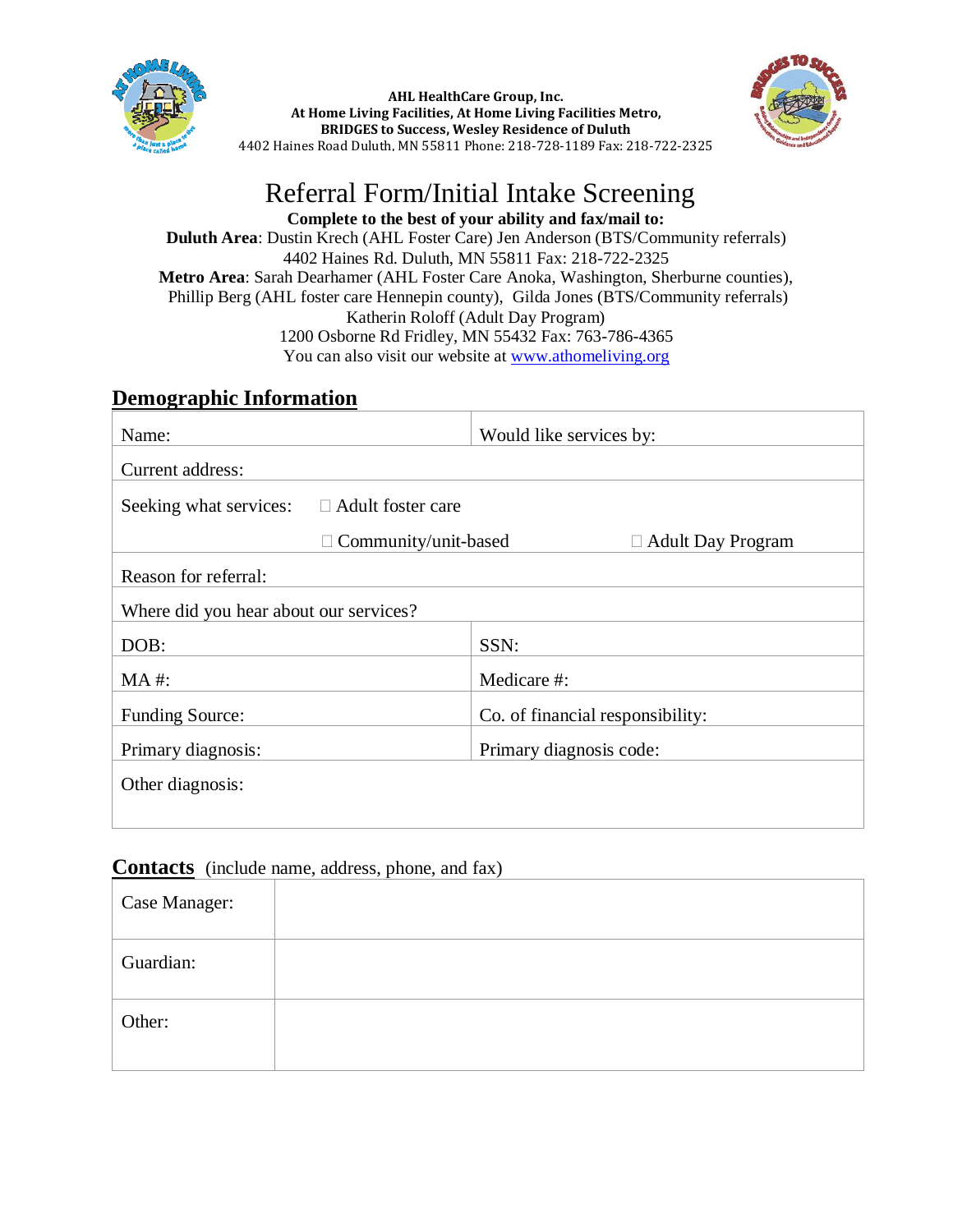**Expectations of staff** (What services do you want to see us provide/what is the goal for placement, etc.)

\_\_\_\_\_\_\_\_\_\_\_\_\_\_\_\_\_\_\_\_\_\_\_\_\_\_\_\_\_\_\_\_\_\_\_\_\_\_\_\_\_\_\_\_\_\_\_\_\_\_\_\_\_\_\_\_\_\_\_\_\_\_\_\_\_\_\_\_\_\_\_\_\_\_\_\_\_\_

\_\_\_\_\_\_\_\_\_\_\_\_\_\_\_\_\_\_\_\_\_\_\_\_\_\_\_\_\_\_\_\_\_\_\_\_\_\_\_\_\_\_\_\_\_\_\_\_\_\_\_\_\_\_\_\_\_\_\_\_\_\_\_\_\_\_\_\_\_\_\_\_\_\_\_\_\_\_

\_\_\_\_\_\_\_\_\_\_\_\_\_\_\_\_\_\_\_\_\_\_\_\_\_\_\_\_\_\_\_\_\_\_\_\_\_\_\_\_\_\_\_\_\_\_\_\_\_\_\_\_\_\_\_\_\_\_\_\_\_\_\_\_\_\_\_\_\_\_\_\_\_\_\_\_\_\_

| *Feel free to attach any documents that may have the following information                                                                                   |  |  |
|--------------------------------------------------------------------------------------------------------------------------------------------------------------|--|--|
| <b>Social History</b><br>(ie: family history,<br>previous placements,<br>employment history,<br>support systems, etc.)                                       |  |  |
| Psychosocial<br><b>Status</b><br>(ie. Awareness level,<br>personal care needs,<br>need for privacy or<br>socialization)                                      |  |  |
| Medical/Personal<br><b>Hygiene Needs</b><br>(ie. diabetes mgmt,<br>dietary needs, hx<br>communicable<br>disease,<br>incontinence, need<br>for privacy, etc.) |  |  |
| <b>Functional Status</b><br>(ie. Endurance and<br>capability for<br>ambulation, transfer,<br>and managing<br>activities for daily<br>living)                 |  |  |
| <b>Vulnerabilities</b><br>/Risk<br><b>Management</b><br>(ie. Communication,<br>abuse, financial,<br>safety, mobility)                                        |  |  |